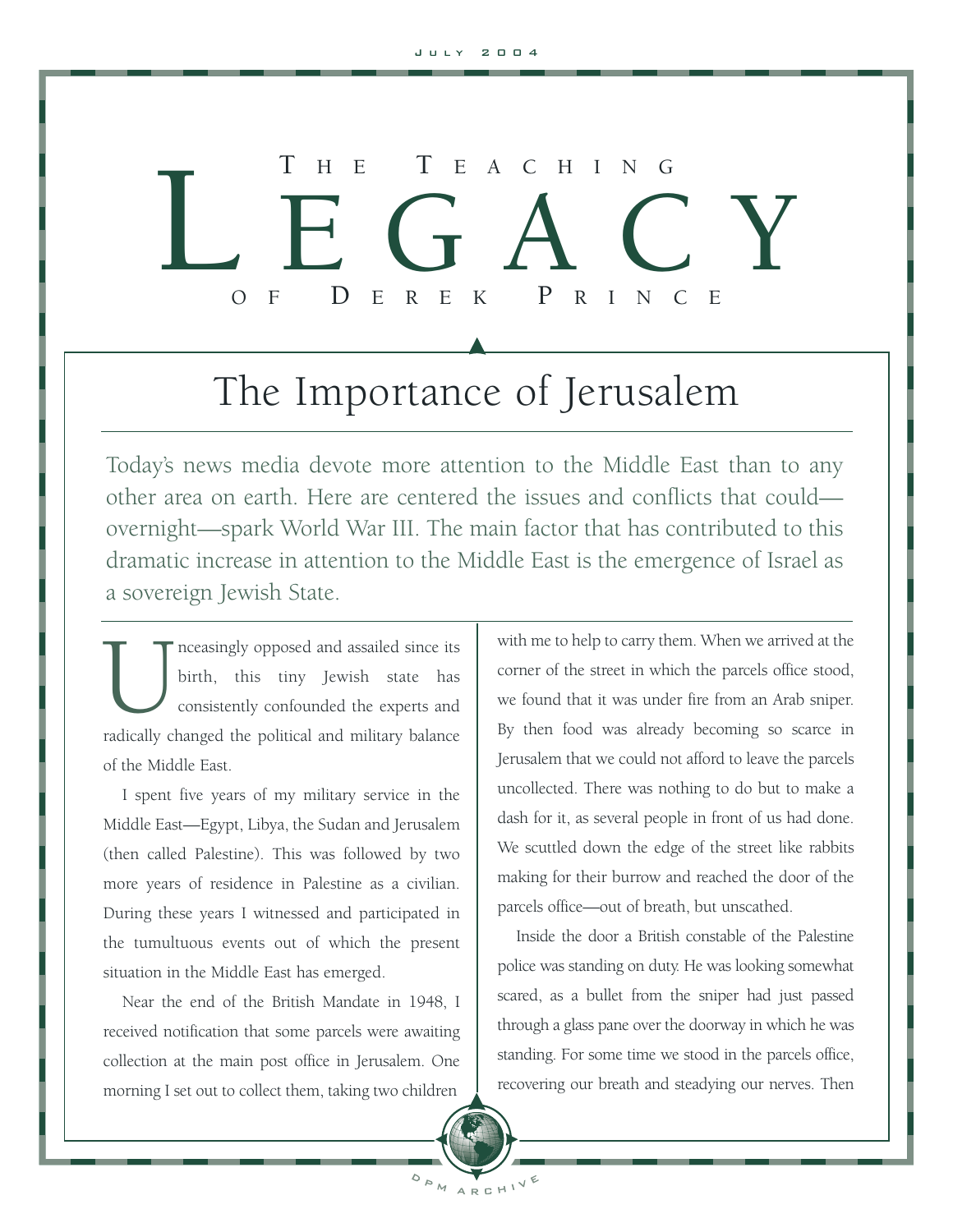the British constable cautiously put his hand out to open the door and take stock of the situation. After awhile, he beckoned me to his side and showed me where he had located the sniper. About three hundred yards away, at the opposite end of the street from which we had entered, a concrete "pill box" had been built in the road by the Arabs. Facing us was a narrow horizontal slit in the "pill box," and in this slit there rested the muzzle of a rifle. The constable and I watched for some time while the rifle moved from one side of the slit to the other, as the sniper looked for a target.

Eventually, the formalities connected with the collection of the parcels were complete. They were handed over to us, and we withdrew by a different route than that by which we had come slipping quickly around the corner of the parcels office and taking a narrow, steep path across some waste ground, which brought us out into a street where we were under cover from the sniper's fire. As we left, I heard the Arab official in charge of the parcels office announce that—on account of the sniping—he was going to close his department. The British constable

remained standing passively in the doorway. As far as I know, that particular department of the post office did not open again for more than a few hours' business before the termination of the British Mandate.

Clearly, any valid assessment of the overall situation in the Middle East must first come to grips with the unique role Israel has played and continues to play. Following are some relevant facts concerning the biblical significance of Jerusalem as it relates to presentday Israel. And, more specifically, I offer reasons why Israel should never be required to consent to a divided government of Jerusalem.

### Central to History

Jerusalem has a unique place in the history of Israel, not shared by any other nation in the world. It was there that God commanded David to purchase ground that was destined to be the site of the Temple: *Therefore, the angel of the LORD commanded Gad to say to David that David should go and erect an altar to the LORD on the threshing floor of Ornan the*

*Jebusite…. So David gave Ornan six hundred shekels of gold by weight for the place. And David built there an altar to the LORD, and offered burnt offerings and peace offerings, and called on the LORD; and He answered him from heaven by fire on the altar of burnt offering.*

1 Chronicles 21:18, 25–26 Later, Solomon built his temple on this site and God said to him: "My eyes and My heart will be there perpetually" (1 Kings 9:3).

It is Jerusalem that God has declared to be the city He has chosen for Himself. Solomon quotes the words that had been spoken by the Lord to his father, David: "Yet I have chosen Jerusalem, that My name may be there" (2 Chronicles 6:6).

The Lord reiterates the permanence of Jerusalem again in 1 Chronicles 23:25: "For David said, 'The LORD God of Israel has given rest to His people, that they may dwell in Jerusalem forever.'" <sup>1</sup> In 1 Kings 11:36, God speaks to Jeroboam and says, regarding Rehoboam (Solomon's son and heir to the throne):

*And to his son I will give one tribe, that My servant David may always have a lamp before*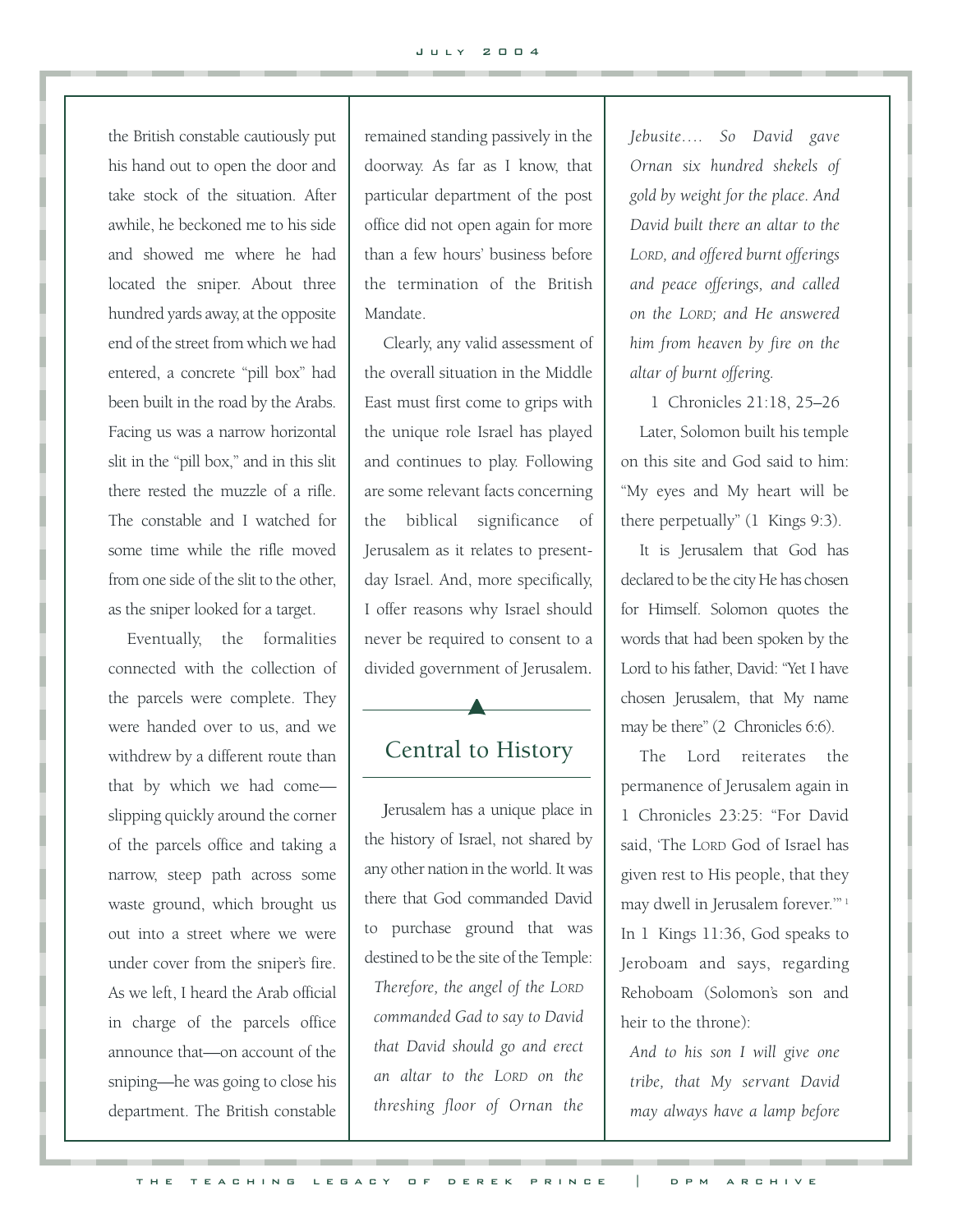*Me in Jerusalem, the city which I have chosen for Myself, to put My name there.*

The Jewish people are mandated by Scripture to make pilgrimage to Jerusalem three times a year:

*Three times a year all your males shall appear before the LORD your God in the place which He chooses: at the Feast of Unleavened Bread, at the Feast of Weeks, and at the Feast of Tabernacles.*

Deuteronomy 16:16 In no other religion is pilgrimage to Jerusalem mandated.

The name *Jerusalem* occurs 778 times in the sacred Scriptures of the Jewish people. By contrast, in Islam's sacred book, the Koran, Jerusalem is not mentioned once.

Historically, Jerusalem has been the only capital of the Jewish people, both political and spiritual. Jerusalem has never been the capital of any other people throughout history. As a city, it only became politically important to the Arab peoples after the Six-Day War in June 1967. Previously, under the Jordanian occupation, Jerusalem never had the status of a capital.

After the return of Israel from the Babylonian captivity, when people from other nations sought

to share in the restoration of Jerusalem, Nehemiah, the Jewish governor, said to them: "The God of heaven Himself will prosper us; therefore we His servants will arise and build, but you have no heritage or right or memorial in Jerusalem" (Nehemiah 2:20).

Over the years, the Jewish people have adopted from Scripture a special name for their inheritance in Jerusalem. It is *Zion*. *Great is the LORD, and greatly to be praised in the city of our God, in His holy mountain. Beautiful in elevation, the joy of the whole earth, is Mount Zion on the sides of the north, the city of the great King.* Psalm 48:1, 2

This is where the term *Zionism* originates.

## Restoration of Zion

The prophet Isaiah depicts the rebirth of the State of Israel as a unique phenomenon:

*Before she was in labor, she gave birth; before her pain came, she delivered a male child. Who has heard such a thing? Who has seen such things? Shall the earth be made to give birth in one day? Or* *shall a nation be born at once? For as soon as Zion was in labor, she gave birth to her children.*

Isaiah 66:7–8

The rebirth of the State of Israel is correctly presented in Scripture as a unique event and without historical parallel. On one day— May 15,1948—Israel emerged as a complete nation with all its functions: army, navy, air force (one airplane), parliament, police force, medical and education systems, etc. I know of no other nation in history that has had a similar rebirth. It is staggering to try to imagine the consequences of opposing such a sovereign act of God.

#### The Return of the Lord

The restoration of Zion is seen as a prelude to the return of the Lord in glory: "For [when] the LORD shall build up Zion; He shall appear in His glory" (Psalm 102:16).

All the predictions of Scripture and all the developments of current history combine to focus our attention on one impending event of unique importance: *The return of the Lord Jesus in power and glory.* This gives special significance